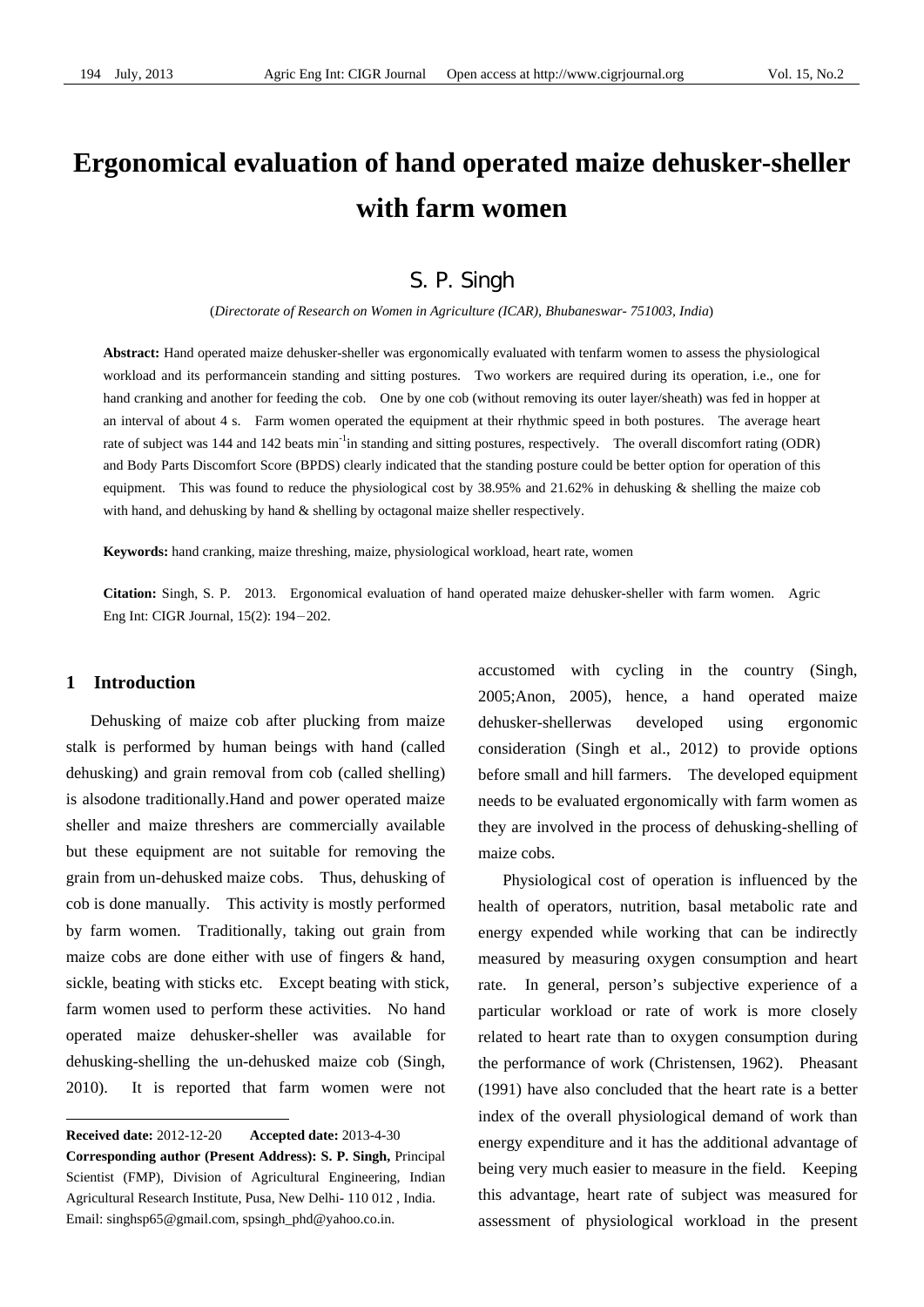study.Heart rate bears a linear relationship with the intensity of physical exercise and oxygen consumption especially if the steady state is reached (Le Blanc, 1957; Suggs and Splinter, 1961). Therefore, several research workers (Dhesi and Firebaugh, 1973; Monod and Zerib, 1985; Kumar and Parvathi, 1998; McNeill and Westby, 1999; Balasankri et al., 2003; Singh et al., 2006; Singh and Gite, 2007; Yadav et al., 2007; Singh, 2009) have used heart rate for assessment of physiological workload of the workers. In the present study, the hand operated maize dehusker-sheller was ergonomically evaluated with farm women to assess the physiological workload by measuring heart rate of subject, over all discomfort and body part discomfort in addition to the performance of equipment during hand cranking.

# **2 Materials and methods**

#### **2.1 Maizedehusker-sheller**

The axial-flow maize dehusker-sheller consisted of threshing cylinder ( beater attached with solid lugs), arch shaped two louverers (one at entry and another for exit), main shaft, bottom sieve with equally spaced 8 mm square mild steel bars, top and bottom cylinder cover, husk outlet, trapezium shaped hopper, grain outlet and frame, chain-sprocket system for power transmission etc. The concave clearance was 35 mm. The diameter of cylinder was 380 mm. The handle height from ground during its downward position was 600 mm as per the metacarpal-III height of subject. The crank length was 260 mm. The speed was stepped up to 5.23 times to achieve peripheral speed of about 5 to 5.5  $\text{ms}^{-1}$ .

# **2.2 Protocols for heart rate measurement**

The subjects chosen for the study were farm women who involved in various farm activities. The subjects were physically fit for performing the activities. Following points were considered for developing the protocol to conduct this experiment with the subjects.

- Subject having age of 25 to 45 years was taken for the study.
- Resting heart rate of any subject did not exceed 100 beatsmin-1.
- Subject was given training of using the machine with complete operational techniques involved in it.
- The subjects selected were representative of User's population (5thto 95th percentile of stature and body weight) as reported by Agarwal et al. (2007).
- All the subjects were informed about the heart rate monitor to be used on them for avoiding any misleading information.

The ambient condition (dry bulb temperature and relative humidity) during the experiment was recorded.

The heart rate was measured with the help of polar heart rate monitor. Steps followed for heart rate measurement is given below:

- Before fixing the monitor and the transmitter to the subject, both were wiped-off with the white spirit using cotton to remove dust and the sweat of the previous subject.
- After that transmitter of the heart rate monitor was fixed on the subject's chest with logo in the centre and receiver (wrist watch) was tied on subject's right or preferable hand.
- Recording interval for heart rate was chosen for 60s to avoid numerous reading.
- Before recording the heart rate, subject was asked for 15 minutes (min)brisk walking followed by 30 min restto ensure normal resting heart rate, then the recording button was switched ON.
- The time of start of rest was recorded in the data sheet. At the same moment stopwatch was also kept ON.
- Rest of 10 min was given to each participating subject. During this resting period, subject was not allowed to talk, eating tobacco or changing the location to avoid any erratic reading.
- When rest period (10 min) was over in the stopwatch, subject's heart rate was noted in the data sheet and she was asked to stand-up for performing the task.
- The duration of time of operation was recorded when real work started.
- The stopwatch was made again ON.
- Attention was paid during experiment about her queries/ difficulties if any such as personal need like need of drinking water etc. The demand was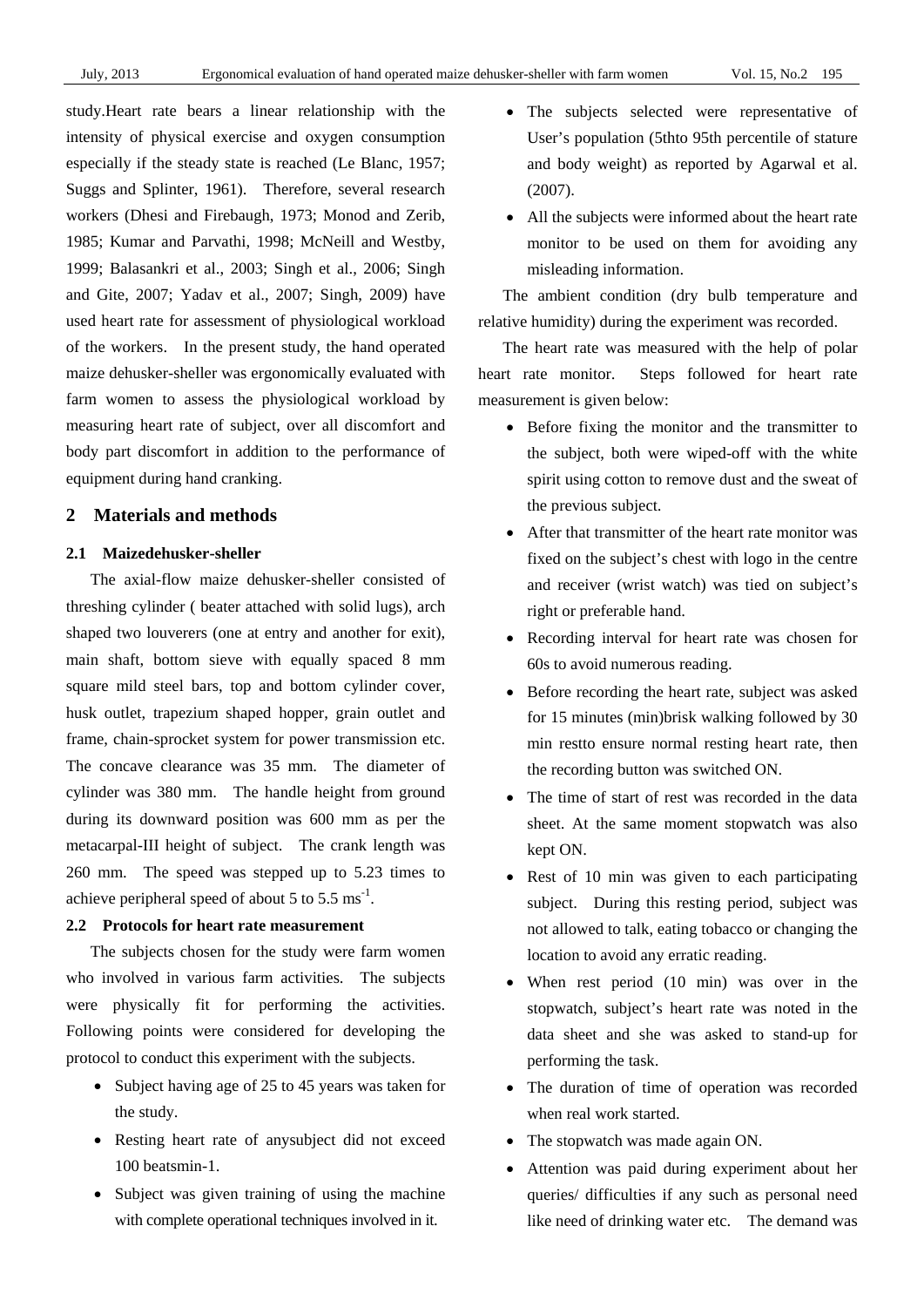rectified at that time. If it was not fulfilled, the trial was stopped and repeated.

- After completion of satisfactory work, the stopwatch was put OFF.
- The subject was allowed to rest in the same place, where she was during rest period, until the recovery heart rate equals to resting heart rate.
- After that the recording button of the wrist monitor was put OFF.
- The recorded data in the receiver of the monitor were downloaded daily in the computer through S-series infrared interface after completion of the work.
- Data for resting, working and recovery heart rate were segregated from total recorded data.
- The heart rate data from  $6<sup>th</sup>$  min onwards of work of each worker was considered for calculating the average heart rate.
- The work pulse value was calculated by subtracting the mean heart rate of subject during work with their mean heart rate during rest.

#### **2.3 Calibration of subjects**

The subjects were calibrated on a mechanical hand cranking experimental setup at graded load for four hand cranking speed  $(35, 45, 55, 45, 55, 45)$  rmin<sup>-1</sup>). The graded load in sitting posture was No load, 0.5, 0.96, 1.46 and 1.96 kg while in standing posture was No load, 0.96, 1.46, 1.96 and 2.46 kg. The crank length was 245 mm in sitting and 260 mm in standing posture. The height of hand cranking setup and chair was adjusted using simple screw jack as per the subject stature and anthropometric dimensions. On-line torque transducer was attached in between cranking and pulley shaft. The physiological response of subjects was observed measuring heart rate. The energy expenditure rate at graded load was estimated using Singh et al. (2008) equation from heart rate.

#### **2.4 Experimental details**

The experiment was conducted at CIAE campus, Bhopal in year 2009-10. JM-216 variety of maize was used for the experiment. The maize dehuskershellerwas operated by the farm women in standing and sitting posturesas shown in Figure 1.



Figure 1 Farm woman operating the maize dehusker-sheller in standing and sitting postures

The chair height was adjusted as per the convenience of the subject in operating the machine. The observations on dehusking-shelling efficiency, grain recovery and grain breakage was noted during feeding one by one cob in the machine. Fifteen kg un-dehuskedmaize cobs were taken for dehuskingshelling with the machine for each subject. Average number of un-dehusked cob per subject was counted. Feeding of another cob after  $1<sup>st</sup>$  cob was based on the slow grain flow from its grain outlet. The hand cranking speed was noted with tachometer. The time involved in feeding the entire cob for each subject was noted and the exact feed rate was calculated. The weight of grain from all sources (grain outlet, husked cob outlet, cylinder), un-dehusked cob at husk outlet and in cylinder, dehusked cob at husk outlet and in cylinder, and un-shelled cob at husk outlet and in cylinder was measured using electric balance and platform scale. A set up for measuring the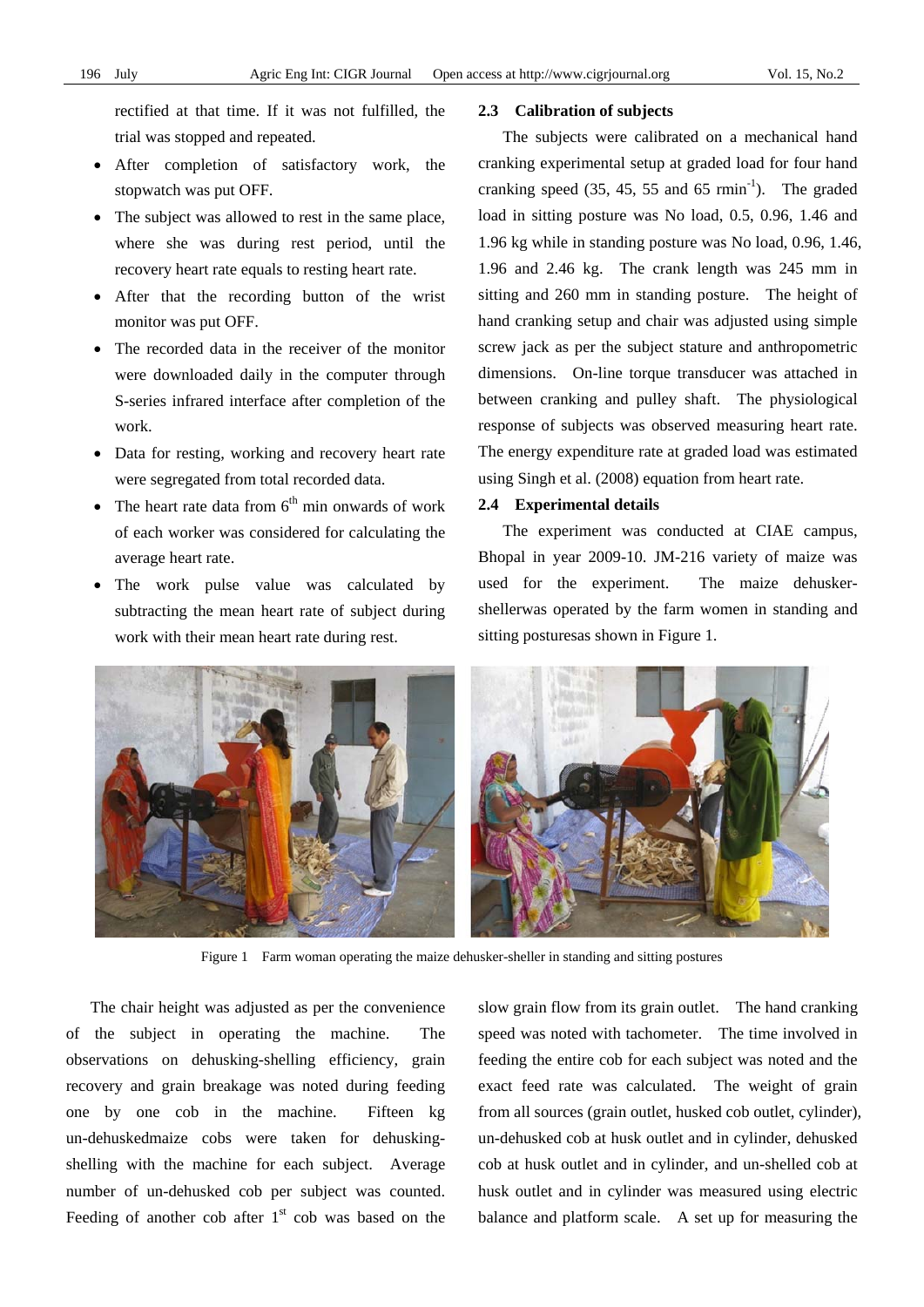torque required in operating the machine was fabricated. The torque required in operation (idle and load) of the machine was measured using on-line torque transducer with recorder. Using FAO Agricultural Services Bulletin (Anon., 1994), the moisture content, maize grain/spent cob ratio, weight of cob and grain, damages of grains, size of un-dehusked cobs, dehusking efficiency, shelling efficiency, increase in percentage of damage of grain and output capacity was calculated.

#### **2.5 Instruments used**

The heart rate monitor, Polar Electro Oy, Finland (model S  $810^{TM}$ ) consisted of transmitter and receiver was used to record ventricular beats per minute of the subject during rest, work and recovery. To measure the ambient condition during the experiment, dry and wet bulb temperature was measured with manually operated dry-wet bulb hygrometer. After pouring clean water, the hygrometer was rotated for a minute so that mercury columns remained steady and reading of wet and dry bulb was noted from respective columns. Torque transducer manufactured by EELEEL make, England was used for measuring torque. Stop watch of Racer make was used for measuring time during experiment. Digital photo/contact tachometer was used for measuring shaft speed of dehusker-sheller. Two electric weighing balances were used during study. A balance of 1 kg capacity with 0.1 g least count was used for measuring sample of grain. While another electric and battery operated balance of 15 kg with least count of 1 g was used for measurement of shelled grain, dehusked cob etc. Electric and battery operated platform scale was used for measuring the body weight of subjects and un-dehusked cob. The capacity of this scale was 150 kg and least count was 10 g. A compression load cell of 20 kg with least count of 0.01 kg manufactured by Nova Tech, London was also used for measuring the force at different positions of handle. Grip strength dynamometer of Takei Scientific Instruments Company Limited, Japan was used to measure the left and right grip force of subjects for assessing subject potentialities. HTC make SL-1350 sound level meter was used to measure the sound level of subject at their ear level during operation of the maize dehusker-sheller.

# **2.6 Formula used for the oxygen consumption and rest pause**

The oxygen consumption of subject at their measured heart rate was estimated based on general equation given by Singh et al. (2008).

$$
Y = 0.0114 X - 0.68 \tag{1}
$$

where,  $Y = \text{oxygen consumption}$ , L min<sup>-1</sup>;  $X = \text{heart rate}$ , beats  $\min^{-1}$ .

The oxygen consumption  $(L \text{ min}^{-1})$  was converted in kJ taking calorific value of oxygen as 20.93 kJ  $L^{-1}$ . The rest pause to the subject was also calculated using following formula, as given by Pheasant (1991):

$$
\frac{r}{t} = \frac{E - A}{E - B} \tag{2}
$$

where,  $r =$  resting time, min;  $T =$  total working time/day, min;  $E =$  energy expenditure during working task, kcal min<sup>-1</sup>;  $A =$  average level of energy expenditure considered acceptable, kcal  $\text{min}^{-1}$ ;  $B = \text{energy}$ expenditure during rest, kcal  $min^{-1}$ .

Average level of energy expenditure acceptable for day-long work was considered on the basis of 40% of aerobic capacity as suggested by Nag and Chatterjee (1981), which comes to 0.64 L min<sup>-1</sup> (3.2 kcal min<sup>-1</sup>) based on Singh et al. (2008). Average level of energy expenditure during rest was taken to 1.35 kcal/min (0.27 L  $min^{-1}$ ) based on the laboratory experiment conducted for Madhya Pradesh farm women (Singh, 2005). To measure localized discomfort, Corlett and Bishop (1976) technique was used by dividing the subject's body into 27 regions and the subject was asked to indicate the regions which are intolerable pain/discomfort, moderate pain/discomfort and just noticeable pain/discomfort. A ten point Visual Analogue Discomfort (VAD) rating scale  $(0 = no$  discomfort, 10 extreme discomfort) was used for assessment of overall discomfort rating (Legg and Mahanty, 1985), which is an adaptation of Corlett and Bishop (1976) technique.

#### **2.7 Statistical analysis**

The experiment was designed as Randomised Block Design (RBD)to reduce the effect of field parameters on the dependent variables, within the replications. Each replication (subject) for all the experiments was considered as separate block. The data of all dependent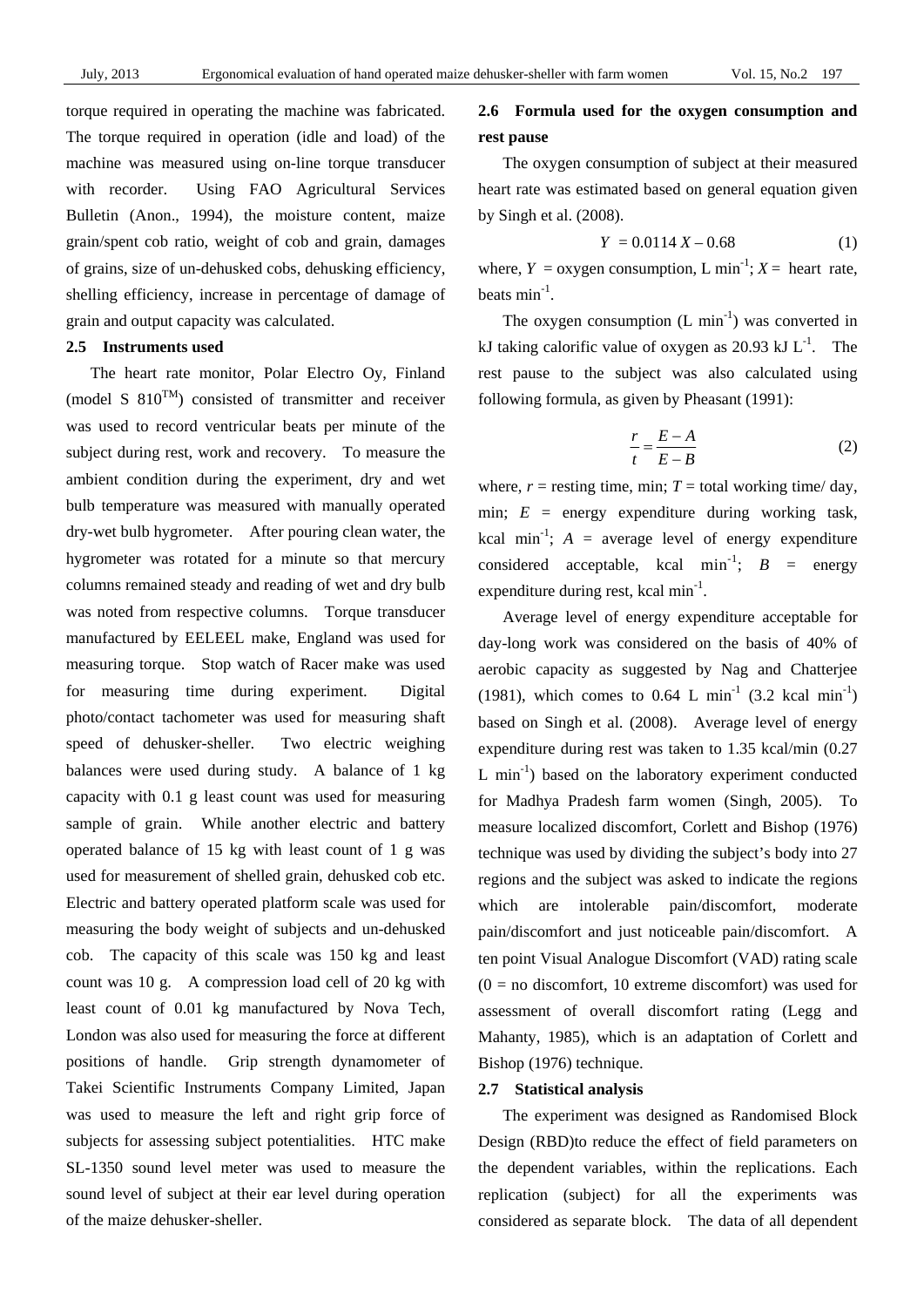variables were analyzed by using SPSS and WINDOSTAT statistical software. The coefficient of variations were observed for heart rate, hand cranking speed and dehusking-shelling efficiency. Paired t-test was used to test the significance at 5% level between ODR and BPDS.

### **3 Results and discussion**

The average moisture content was  $11.7 \pm 1.16\%$  (d.b). The maize grain/spent cob ratio was 0.758. Ten farm women (subjects) were involved in each experiment. The average age, height and weight of subject while operating the machine in standing posture were  $33.1 \pm$ 5.61 yrs,  $1.514 \pm 0.056$  m and  $43.3 \pm 3.9$  kg respectively. Correspondingly, the average age, height and weight of subject during sitting mode of operation of machine were  $33.1 \pm 5.61$  yrs,  $1.52 \pm 0.052$  m and  $43.6 \pm 4.14$  kg. Only one subject was left handedin both mode of operation. The average body mass index (BMI) during standing and sitting mode of operation of the machine was  $18.88 \pm 1.4$  and  $18.86 \pm 1.33$  kgm<sup>-2</sup> respectively. Except three subjects, the BMI of rest subjects were in normal range (18.5 to 24.9 kgm<sup>-2</sup>) Anon. (2010). The dry bulb temperature and relative humidity in standing and sitting mode of operations were  $24.25 \pm 1.27^{\circ}$  & 41.7  $\pm$  7.72% and 22.85  $\pm$  3.2°C & 38.95  $\pm$  14.6% respectively. The grip force exerted by the subject with their right hand was  $237.0 \pm 40.8$  N while it was 188.5  $\pm$ 34.9 N with left hand. The force required to move the handle from its bottom and back side positions was observed to be 25.51 N which was well below to acceptable limit [30% of the grip force of subject (56 N)]. The torque required while operating the machine with load (feed rate of  $100 \text{ kgh}^{-1}$ ) and no load at cylinder shaft speed of 280 r min<sup>-1</sup> was  $3.03 \pm 1.01$  Nm and  $1.48 \pm 0.51$ Nm respectively. The torque required to just initiate the hand cranking was 2.5 Nm. The sound level during operation of this machine at ear's level of subject was 80 to 86 db (A).

#### **3.1 Calibration of subject**

All the subjects were calibrated on hand cranking frictional setup at graded load and varied cranking speeds. All the subjects performed similarly in laboratory i.e.,

heart rate increased with load and speed.

### **3.2 Physiological workload and rest pause**

The physiological workload while operating the maize dehusker-sheller in standing and sitting postures by the subject was assessed based on their heart rate response. The average heart rate of subject was 144 beats min<sup>-1</sup> at hand cranking speed of 56 r min<sup>-1</sup> and standard deviation in heart rate of subject was 13 beats min<sup>-1</sup> while operating maize dehusker-sheller in standing posture. The average heart rate of subject while operating maize dehusker-sheller in sitting posture was 142 beats min<sup>-1</sup> at hand cranking speed of 54 r min<sup>-1</sup>. The variation in heart rate of subject might be due to hand cranking speed, subject's physiological difference and load. The BMI of participated farm women in the experiment clearly indicated that most of farm women only touched the border line of range that might be one of the reasons of physiological difference. The physiological difference was also observed by many research workers (Kathirvel and Ananthakrishan, 2000; Balasankri et al., 2003; Shrimali, 2005; Singh et al., 2006; Singh and Gite, 2007; Yadav et al., 2007; Singh, 2009) during various agricultural operations. The variation in hand cranking speed was due to individual subject's rhythm for hand cranking. As the torque requirement during operation was 3.03 Nm, subjects successfully operated the machine with right or left hand during rhythm. The increase in heart rate with increase in hand cranking speed at graded load indicates the more muscle exercise by the subject during increase in the hand cranking speed which affected the circulatory changes with the supply of oxygen to the muscles and dissipation of heat produced that further affect the heart rate as reported by Le Blanc, (1957).

As per the criteria given by Varghese et al. (1994), the operation of hand operated maize dehusker-sheller by the subject was assessed for very heavy workload in both the postures. Heavy physiological workload suggested providing the rest pause to the subject. The rest pause to the subject was calculated using Pheasant (1991) equation. Average level of energy expenditure acceptable for day-long work was considered on the basis of 40% of aerobic capacity as suggested by Nag and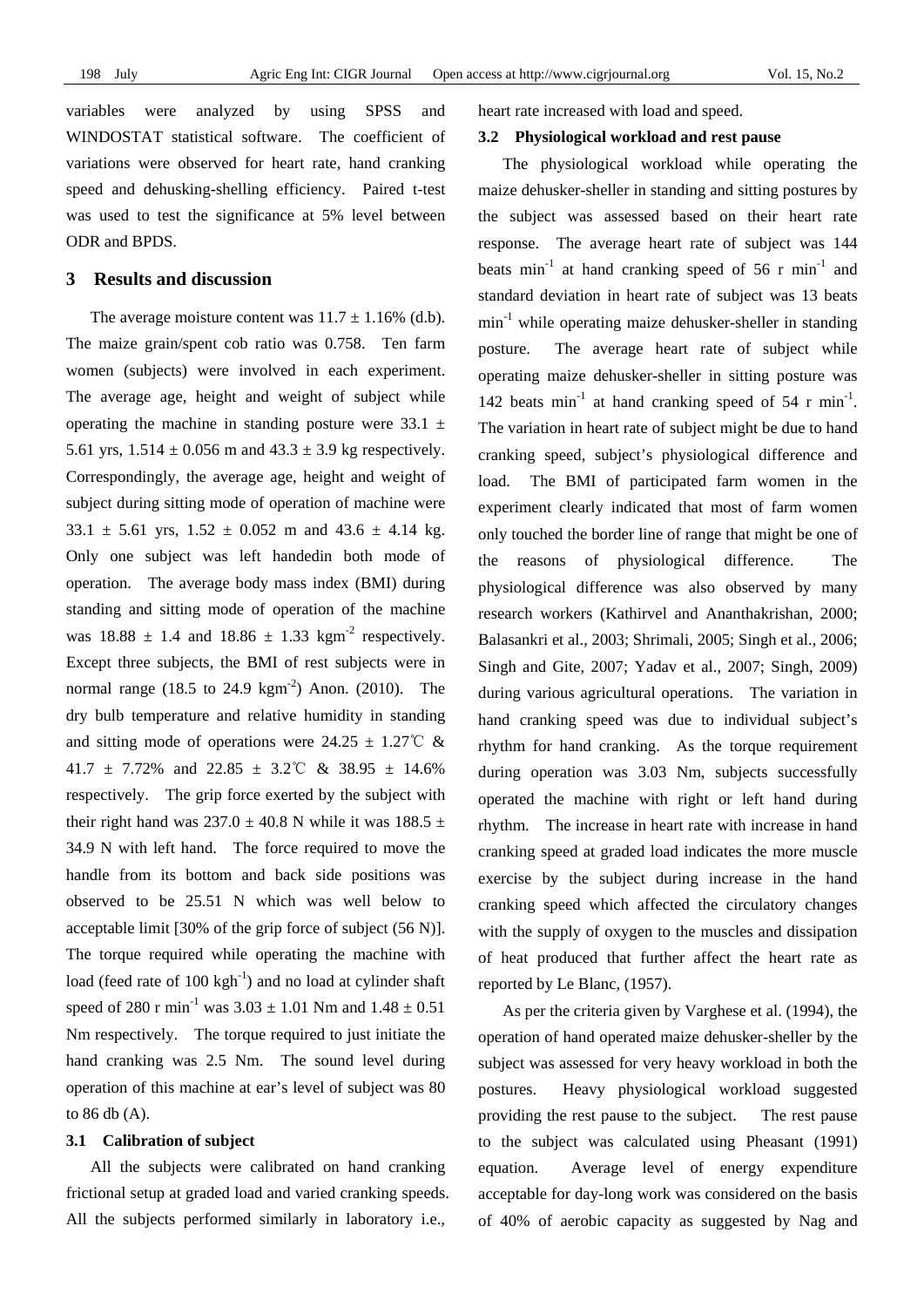Chatterjee (1981), which comes to  $0.64$  L min<sup>-1</sup> (3.2 kcal  $min^{-1}$ ) based on Singh (2008). Average level of energy expenditure during rest was taken to 1.35 kcal  $min^{-1}$  (0.27) L  $min^{-1}$ ) based on the laboratory experiment conducted for Madhya Pradesh farm women by Singh (2005). Using this equation, the rest pause was calculated for the operation period of 30 min which came to about 14 min. Heavy category of physiological workload suggested providing the rest pause to the subject. Thus for a period of 1 h operation of the machine, other subject who engaged for feeding the cob, could be shifted for operation and vice-versa. This way planning could be made during day-long work with machine.

#### **3.3 Reduction in physiological cost with machine**

The hand operated maize dehusker-sheller was found to reduce the physiological cost by 38.95% and 21.62% in dehusking& shelling the maize cob with hand, and dehusking by hand & shelling with tubular maize sheller respectively (Table 1).

**Table 1 Comparative analysis for dehusking-shelling with hand operated maize dehusker-sheller and other methods** 

| Method of dehusking-shelling                                                                                             | Average values |
|--------------------------------------------------------------------------------------------------------------------------|----------------|
| Output in dehusking and shelling cob by hand, kg cob/h                                                                   | 10.72          |
| Work pulse, beatsmin $^{-1}$                                                                                             | 17             |
| Total physiological cost/kg cob, beats                                                                                   | 95             |
| Output in dehusking by hand and shelling by tubular<br>maize sheller, kg cobh <sup>-</sup>                               | 14.56          |
| Work pulse, beatsmin <sup>-1</sup>                                                                                       | 18             |
| Total physiological cost/kg cob, beats                                                                                   | 74             |
| Feed rate of un-dehusked maize cob with hand operated<br>maize dehusker-sheller, kg cobh <sup>-1</sup>                   | 83.59          |
| Work pulse during hand cranking, beatsmin <sup>-1</sup>                                                                  | 62             |
| Work pulse during cob feeding, beatsmin <sup>-1</sup>                                                                    | 19             |
| Total physiological cost, beats/kg cob                                                                                   | 58             |
| Reduction in physiological cost with hand operated<br>maize dehusker-sheller as compared to dehusking and<br>shelling, % |                |
| By hand                                                                                                                  | 38.95          |
| By hand and tubular maize sheller                                                                                        | 21.62          |

#### **3.4 Overall discomfort score**

#### i) Sitting posture

Just after operation of maize dehusker-sheller in sitting posture, discomfort level rated by the subject varied from 6 to 7.5 (average 6.75) and the coefficient of variation in discomfort rating was 10.1% (Table 2). The discomfort rating (score) varied from 2.5 to 3.5 (average 3.0) after 30 min duration of operation and coefficient of variation in the rating was 11%. Using paired t-test, the discomfort rating obtained with the subject just after work in this posture and after 30 min of work was compared and found that the discomfort rating obtained after 30 min of work was significantly lower at 1% level.

| Table 2 Overall discomfort rating (score) as perceived by |
|-----------------------------------------------------------|
| subjects while operating the maize dehusker-sheller       |

|                 | Discomfort score out of 10 |              |                  |                |  |
|-----------------|----------------------------|--------------|------------------|----------------|--|
| Subject         | Sitting posture            |              | Standing posture |                |  |
|                 | Just after work            | After 30 min | Just after work  | After 30 min   |  |
| S1              | 6                          | 3            | 5.5              | $\overline{2}$ |  |
| S2              | 6.5                        | 3            | 6                | 2.5            |  |
| S3              | 6                          | 2.5          | 5                | 3              |  |
| S4              | 6.5                        | 3            | 7                | 3              |  |
| S5              | 6.5                        | 3            | 6                | 3              |  |
| S6              | 7.5                        | 3.5          | 6.5              | 3              |  |
| S7              | 7.5                        | 2.5          | 6.5              | 3              |  |
| S8              | 7.5                        | 3            | 5.5              | $\overline{2}$ |  |
| S9              | 6                          | 3            | 6                | 2.5            |  |
| S <sub>10</sub> | 7.5                        | 3.5          | 7                | 3.5            |  |
| Mean            | 6.75                       | 3.00         | 6.15             | 2.75           |  |
| S.D             | 0.68                       | 0.33         | 0.71             | 0.49           |  |
| C.V             | 10.07                      | 11.00        | 11.54            | 17.82          |  |

#### ii) Standing posture

The discomfort rating experienced by the subject just after operation of the maize dehusker-sheller in this posture varied from 5.5 to 7 (average 6.15 out of 10 point scale) and coefficient of variation in discomfort rating was 11.54% (Table 2). Subject-wise discomfort rating varied from 2 to 3.5 (average 2.75) after 30 min of work and coefficient of variation was 17.82%. The discomfort rating obtained after 30 min of work was significantly lower at 1% level as compared to that one obtained just after the work. The standing posture was observed better than sitting as 40% subject felt more pressure either on shoulder or wrist or legs and foot in sitting mode than standing.

# **3.5 Body parts discomfort score in standing and sitting postures**

Based on subject's feeling about the discomfort in different regions of their body while operating the maize dehusker-sheller, the body part discomfort score (BPDS) varied from 3 to 8 (average 5.2 out of 10.5) in standing mode of hand cranking and coefficient of variation in BPDS was 28.85% (Table 3). In sitting posture, the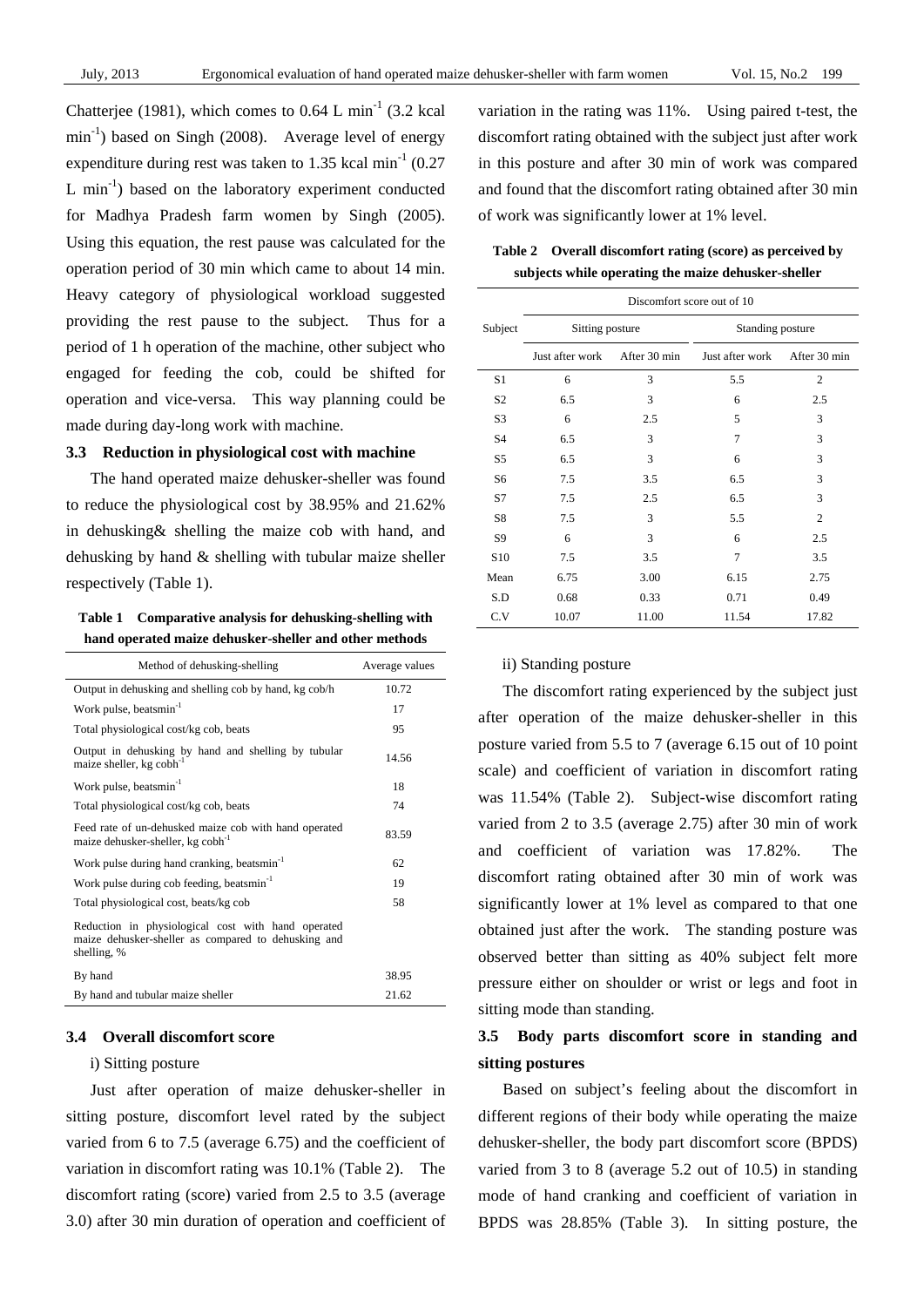body part discomfort score varied from 4 to 10 (average 7.4 out of 14.1) and coefficient of variation in BPDS was 21.62%. In both the posture, the variation in BPDS was due to the subject. The moderate level of discomfort experienced by the subject during hand cranking in standing posture was in upper arm followed by shoulder, wrist, elbow, lower arm and upper and lower back.During hand cranking in sitting posture, the moderate level of discomfort was in shoulder followed by upper arm and elbow; clavicle right, lower arm, right palm and wrist; and foot and legs during hand cranking in sitting posture. Effect of posture on hand cranking was statistically analyzed using paired t-test and BPDS was found significantly higher in sitting as compared to standing at 1% level. None of subjects reported for intolerable pain during hand cranking the maize dehusker-sheller in both the posture during operating time. This might be due to less operating time.

**Table 3 Body part discomfort score as perceived by the subject while operating the maize dehusker-shellerin both postures** 

| Subject         | Standing posture  |        | Sitting posture   |        |  |
|-----------------|-------------------|--------|-------------------|--------|--|
|                 | <b>BPDS</b> Score | Rating | <b>BPDS</b> Score | Rating |  |
| S1              | 6                 | 0.50   | 6                 | 0.50   |  |
| S <sub>2</sub>  | $\overline{4}$    | 0.44   | 6                 | 0.50   |  |
| S <sub>3</sub>  | 6                 | 0.50   | 6                 | 0.50   |  |
| S <sub>4</sub>  | 6                 | 0.50   | 8                 | 0.53   |  |
| S5              | $\overline{4}$    | 0.44   | 8                 | 0.53   |  |
| S6              | 8                 | 0.53   | 10                | 0.56   |  |
| S7              | $\overline{4}$    | 0.44   | 8                 | 0.53   |  |
| S8              | 6                 | 0.50   | 8                 | 0.53   |  |
| S9              | 5                 | 0.56   | 9                 | 0.50   |  |
| S <sub>10</sub> | 3                 | 0.50   | 5                 | 0.56   |  |
| Mean            | 5.2               | 0.49   | 7.4               | 0.52   |  |
| SD              | 1.5               | 0.04   | 1.6               | 0.02   |  |
| C.V. %          | 28.85             | 7.68   | 21.62             | 4.33   |  |

#### **3.6 Performance of maize dehusker-sheller**

# i) Standing posture

Subject-wise feed rates in terms of un-dehusked  $\cosh^{-1}$  varied from 71 to 95 kg (average 83.59 kg) at hand cranking speed from 51 to 60 r  $min^{-1}$  (Table 4). The variation in the feed rates of un-dehusked cob might be due to the subject. The average output was found 60.33 kg h<sup>-1</sup> and variation was from 48 to 72 kg h<sup>-1</sup>. The variation in output might be due to grain:un-spent cob ratio. None of cob was observed without dehusking thus dehusking efficiency was 100% while shelling efficiency was 98.47% which varied from 97 to 99% with 0.73% coefficient of variation. The grain breakage varied from 0.16 to 1.46% (average 0.82%). It was observed that the grain breakage was high at hand cranking speed of 51 and 60 r min<sup>-1</sup>. The correlation between hand cranking speed with feed rate and output was observed and found that the hand cranking speed had positive correlation with feed rate (0.873) and output (0.913) at 1% level.

**Table 4 Feed rate, output, shelling efficiency and grain breakage while operating the maize dehusker-shellerin standing posture** 

| Subject         | Cranking speed<br>/r min | Feed rate<br>$/kg \cosh^{-1}$ | Output<br>/ $kg$ grainh $^{-1}$ | Shelling<br>efficiency/% | Grain<br>breakage/% |
|-----------------|--------------------------|-------------------------------|---------------------------------|--------------------------|---------------------|
| S1              | 51                       | 70.96                         | 48.25                           | 97.78                    | 1.46                |
| S2              | 52                       | 72.00                         | 50.40                           | 97.22                    | 0.88                |
| S3              | 54                       | 81.45                         | 58.91                           | 97.54                    | 0.86                |
| S4              | 55                       | 76.06                         | 54.10                           | 99.12                    | 0.32                |
| S <sub>5</sub>  | 55                       | 80.60                         | 59.64                           | 99.10                    | 0.16                |
| S6              | 56                       | 76.81                         | 56.33                           | 98.32                    | 0.49                |
| S7              | 56                       | 93.10                         | 67.66                           | 99.12                    | 0.82                |
| S8              | 58                       | 95.07                         | 69.40                           | 98.72                    | 0.91                |
| S9              | 58                       | 94.74                         | 66.95                           | 98.70                    | 0.85                |
| S <sub>10</sub> | 60                       | 95.07                         | 71.62                           | 99.09                    | 1.45                |
| Mean            | 56                       | 83.59                         | 60.33                           | 98.47                    | 0.82                |
| S.D.            | 2.76                     | 9.94                          | 8.23                            | 0.72                     | 0.42                |

#### ii) Sitting posture

The hand cranking speed of subject varied from 50 to 58 r min<sup>-1</sup> (average 54 r min<sup>-1</sup>) (Table 5). Subject-wise feed rates varied from 62 to 99 kg (average 82.96 kg  $h^{-1}$ ). The variation in feed rates might be due to the subject. The average output was 57.57 kg  $h^{-1}$  and variation was from 42 to 69 kg  $h^{-1}$ . Only one un-dehusked cob having weight of about 75 g was observed at kernel outlet with two subjects in this posture when cranking speed was 58 r min-1, therefore, the dehusking efficiency was 99.5%. The shelling efficiency varied from 96 to 98% (average 97.16%). The coefficient of variation for shelling efficiency was 0.7%. The grain breakage varied from 0.20 to 1.78% with average of 0.75%. It was observed from the table that the grain breakage was high at hand cranking speed of 58 rpm. This might be due to high impulse force with respect to cob during dehusking-shelling at speed of 58 r  $min^{-1}$ . Positive correlation was obtained between hand cranking speed,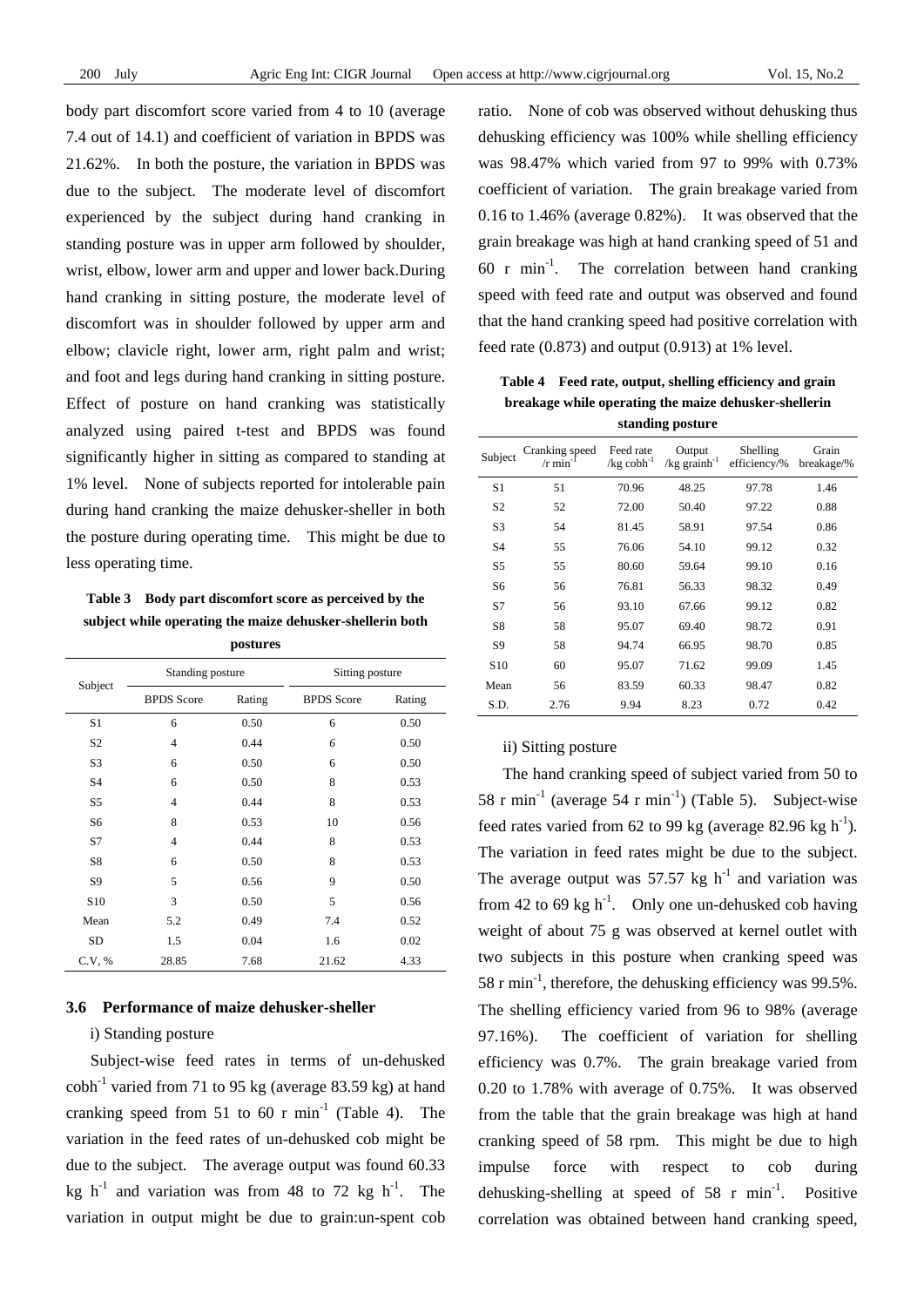output with cob and grain-wise (0.883 to 0.907) and shelling efficiency (0.842) at 1% level.

**Table 5 Feed rate, output, shelling efficiency and grain breakage while operating the maize dehusker-shellerin sitting posture** 

| Subject         | Cranking speed<br>$/r$ min | Feed rate<br>$/kg \cosh^{-1}$ | Output<br>/ $kg$ grainh <sup>-1</sup> | Shelling<br>efficiency/% | Grain<br>breakage/% |
|-----------------|----------------------------|-------------------------------|---------------------------------------|--------------------------|---------------------|
| S1              | 51                         | 65.45                         | 44.51                                 | 96.50                    | 0.57                |
| S <sub>2</sub>  | 52                         | 61.64                         | 41.92                                 | 96.25                    | 0.62                |
| S <sub>3</sub>  | 50                         | 70.00                         | 48.00                                 | 96.10                    | 0.6                 |
| S <sub>4</sub>  | 54                         | 79.06                         | 54.03                                 | 97.06                    | 0.68                |
| S5              | 53                         | 83.72                         | 58.88                                 | 97.20                    | 0.20                |
| S6              | 55                         | 89.70                         | 64.29                                 | 97.91                    | 0.40                |
| S7              | 55                         | 93.26                         | 64.97                                 | 97.81                    | 0.59                |
| S8              | 57                         | 94.57                         | 63.36                                 | 97.32                    | 0.74                |
| S9              | 56                         | 93.43                         | 66.64                                 | 97.80                    | 1.35                |
| S <sub>10</sub> | 58                         | 98.72                         | 69.10                                 | 97.70                    | 1.78                |
| Mean            | 54                         | 82.96                         | 57.57                                 | 97.16                    | 0.75                |
| S.D.            | 2.60                       | 13.29                         | 9.83                                  | 0.68                     | 0.46                |

## **4 Conclusions**

The ODR and BPDS clearly indicated that the standing posture could be better option for operation of the maize dehusker-sheller. The entire subjects easily operated the hand operated maize dehusker-sheller with either left or right hands. Since two workers are required for its operation (one for feeding and other for cranking), if they are swapped, the equipment can be operated for 1 hand thereafter a rest of about 15 min could be provided. Hand operated maize dehuskersheller was found to reduce the physiological cost by 38.95% and 21.62% in dehusking- shelling the maize cob with hand, and shelling the maize cob with hand & octagonal maize sheller respectively.

## **References**

- Agarwal, K.N., P.S.Tiwari, L.P.Gite, and V.B.Babu. 2007. Final report of anthropometric survey of agricultural workers of Madhya Pradesh. Project No. 426. *Agricultural Mechanization Division, CIAE, Bhopal*,102-103.
- Anonymous. 1994. Testing and evaluation of agricultural machinery and equipment: principles and practices. *FAO Agricultural Services Bulletin* No. 110, 225-234.
- Anonymous. 2005. Empowerment of farm women in agriculture. Final Report of MM NATP-20. College of Home Science, MPUAT, Udaipur, 63.
- Anonymous. 2010. Body mass index- From Wikipedia, the free encyclopedia. Visited http://en.wikipedia.org/wiki/Body\_mass\_ index on 22. 06. 2010 at 14.00 h.
- Balasankari, P.K., R.Manian, and K. Kathirvel. 2003. Energy cost and discomfort rating for selected tractor operation. 37th*Annual Convention of ISAE*, FMP- HE – 6, 339-343.
- Christensen, E H. 1962. Speed of work. *Ergonomics*, 5(1): 7-14.
- Corlett, E.N., and R. P. Bishop. 1976. A technique for assessing postural discomfort.*Ergonomics*, 19(2): 175-182.
- Dhesi, K.J.,andF.M.Firebaugh. 1973. The effects of stages of chapatti making and angles of body position on heart rate. *Ergonomics*, 16(6): 811-815.
- Kumar, V.J.F., and S.Parvathi. 1998. Ergonomic study of manually operated maize shellers. *International Agricultural Engineering Journal*, 7(1): 37-45.

Le Blanc, J.A. 1957. Use of heart rate as an index of workload.

*Journal of Applied Physiology*, 10(2): 275-280.

- Legg, S.J., and A.Mahanty. 1985 .Comparison of five modes of carrying load close to the trunk. *Ergonomics*, 28(12): 1653-1660.
- McNeill, M., and A.Westby. 1999. Ergonomics evaluation of a manually operated cassava chipping machine. *Applied Ergonomics*, 30(6): 565-570.
- Monod, H., and Y.Zerbib. 1985. Sex related differences in the manual carriage of loads. *Ergonomics*, 28(1): 125-129.
- Nag, P.K., and S.K. Chatterjee. 1981. Physiological reactions of female workers in Indian agricultural work. *Human Factors*, 23(5): 607-614.
- Phesant, S. 1991. Ergonomics, Work and Health. *The Macmillan Press Ltd., London*, 35.
- Shrimali, H. 2005. Ergonomicalstudies on agricultural foot sprayer.Unpublished Ph. D. (FMPE) Thesis. *CTAE Library, MPUAT, Udaipur*.
- Singh, S.P. 2005. Ergonomicalevaluation of manually-operated cleaner-graders, fertilizer broadcaster, seed drills and hand ridgerwith farm women. Final Report of Project 496.*NRCWA (Bhopal Sub-centre), CIAE, Bhopal*.
- Singh, S.P. 2009. Physiological workload of women workers in operation of manual rice transplanters. *Gender, Technology and Development*, 13(2): 271-284.
- Singh, S.P. 2010. Ergonomicalinterventions in developing hand operated maize dehusker-sheller for farm women.Ph.D. (FMPE) Thesis. *CTAE Library, MPUAT, Udaipur*.